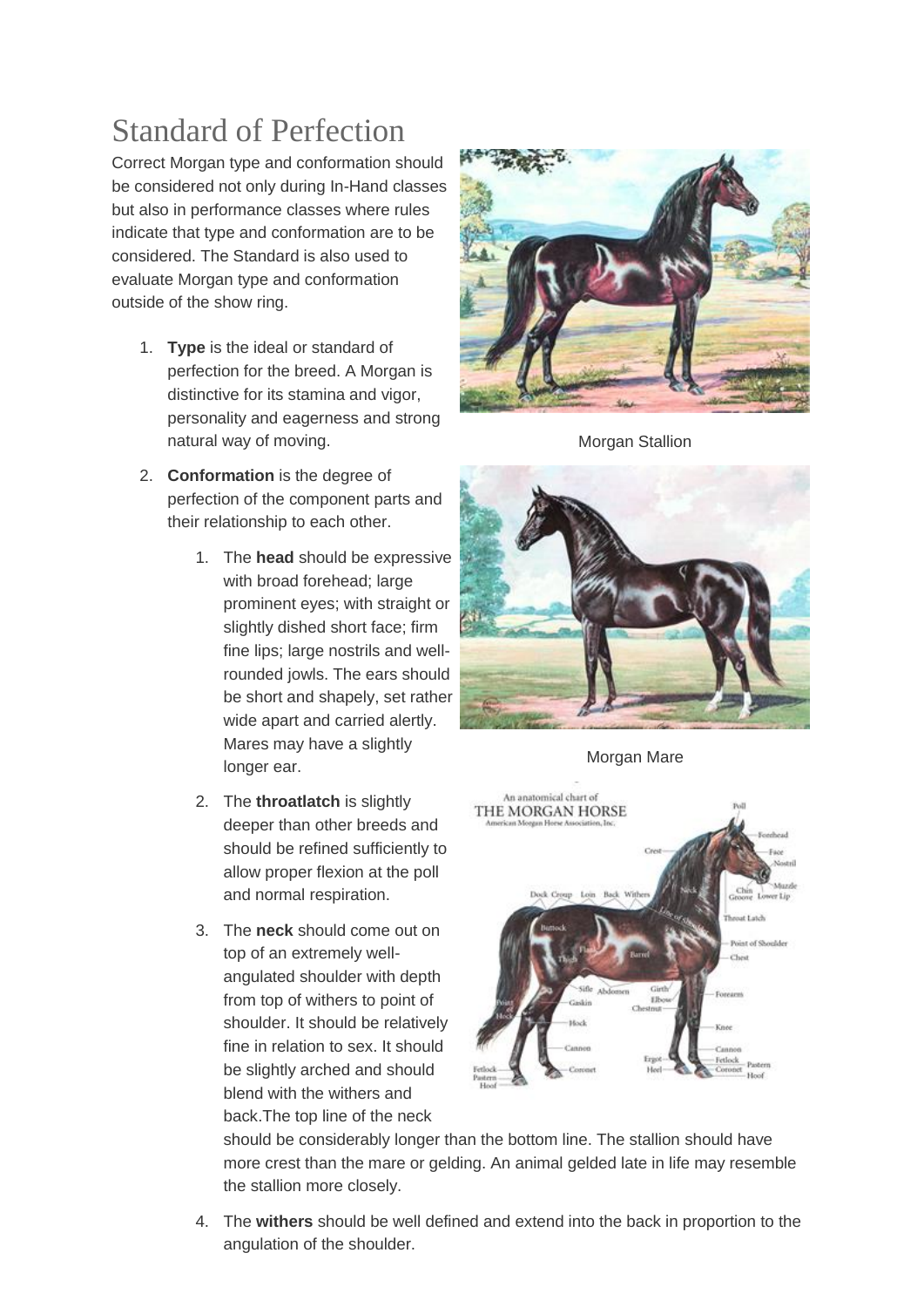- 5. The **body** should be compact with a short back, close coupling, broad loins, deep flank, well-sprung ribs, croup long and well muscled with tail attached high, carried gracefully and straight. A weak, low, or long back is a severe fault. The Morgan horse should not be higher at the croup than at the withers.
- 6. The **stifle** should be placed well forward and low in the flank area.
- 7. The **legs** should be straight and sound with short cannons, flat bone, and an appearance of over-all substance with refinement. The forearm should be relatively long in proportion to the cannon. The pasterns should have sufficient length and angulation to provide a light, springy step.
- 8. The structure of the **rear legs** is of extreme importance to the selection of a longlasting equine athlete. Any sign of poor angulation of the hocks, sickle hocks or cow hocks must be considered a severe fault. Lack of proper flexion of the hock is cause for very close examination of the entire structure of the rear legs and should not be tolerated in breeding stock or show ring winners.
- 9. The **feet** should be in proportion to the size of the horse, round, open at heel, with concave sole and hoof of dense structure.
- 10. Viewed from the front, the **chest** should be well developed. The front legs should be perpendicular to the ground and closely attached to the body.
- 11. Viewed from the side, the **top line** represents a gentle curve from the poll to the back, giving the impression of the neck sitting on top of the withers rather than in front of them, continuing to a short, straight back and a relatively level croup rounding into a well muscled thigh. The tail should be attached high and carried well-arched. At maturity the croup should NOT be higher than the withers. The under line should be long and the body deep through the heart girth and flanks. The extreme angulation of the shoulder results in the arm being a little more vertical than in other breeds, placing the front legs slightly farther forward on the body. The front legs should be straight and perpendicular to the ground. The rear cannons should be perpendicular to the ground when points of hocks and buttocks are in the same vertical lines.
- 12. Viewed from the rear, the **croup** should be well rounded, thighs and gaskins wellmuscled. Legs should be straight. The gaskin should be relatively long in relation to the cannon. The Morgan should portray good spring of rib and well-rounded buttocks. Slab-sided individuals should be faulted.
- 13. The **height** ranges from 14.1 to 15.2 hands, with some individuals under or over.
- 14. Horses must be **serviceably sound**-i.e. must not show evidence of lameness, broken wind or complete loss of sight in either eye.
- 15. **Stallions two years old** and over must have all the fully developed physical characteristics of a stallion. Mature stallions must be masculine in appearance. Mares must be feminine in appearance.
- 16. **Coat or eye color** shall have no bearing when judging Morgan horses.
- 17. **Brands**, including freeze brands, shall not be discriminated against in any class.
- 3. **Other distinctive attributes** of the Morgan horse are his presence and personality. These include: